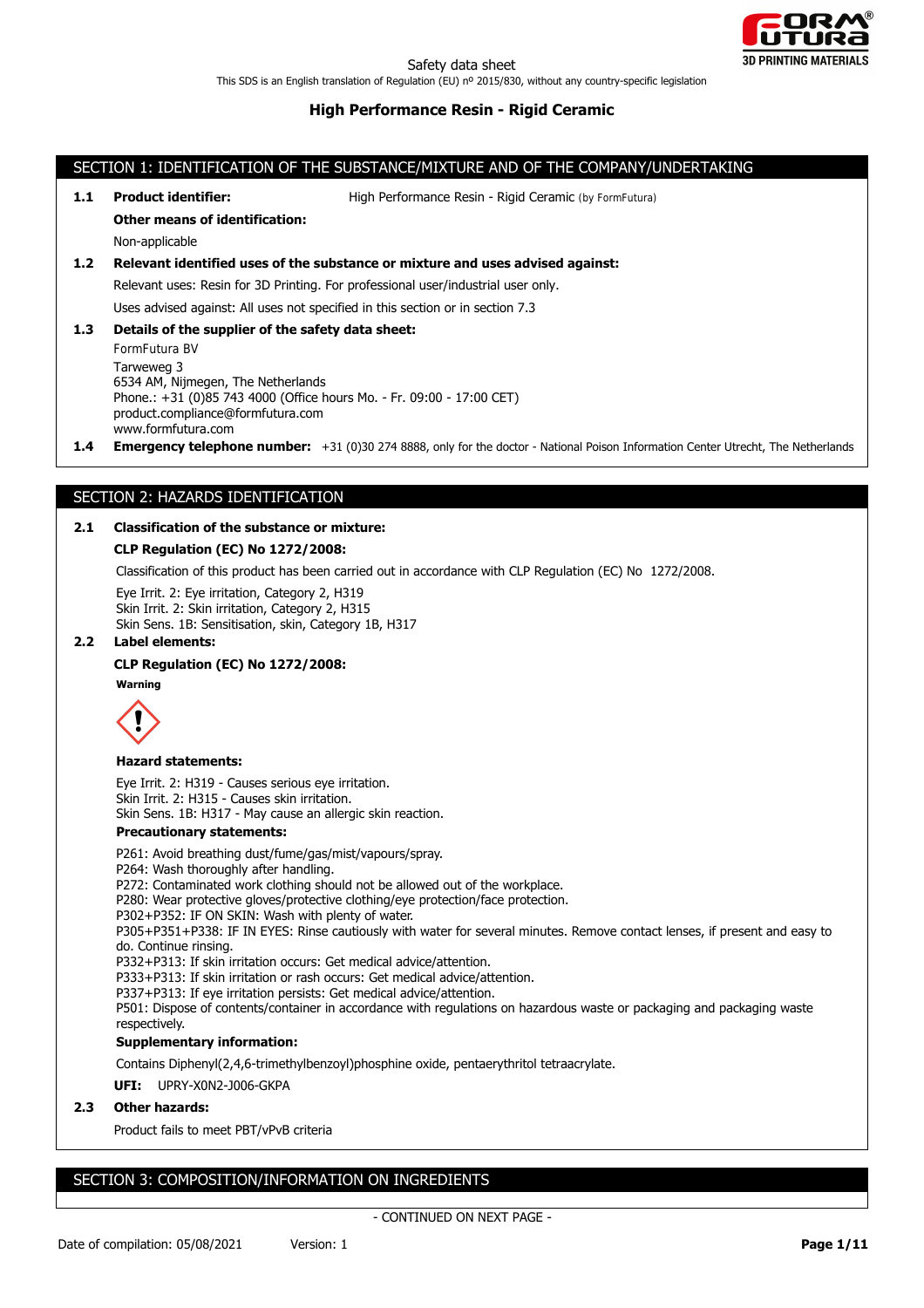

## SECTION 3: COMPOSITION/INFORMATION ON INGREDIENTS (continued)

# **3.1 Substance:**

Non-applicable

## **3.2 Mixture:**

#### **Chemical description:** Mixture of substances

## **Components:**

In accordance with Annex II of Regulation (EC) No 1907/2006 (point 3), the product contains:

|                                                                       | Identification                                                       | Chemical name/Classification                                                                                                                                    | Concentration                 |
|-----------------------------------------------------------------------|----------------------------------------------------------------------|-----------------------------------------------------------------------------------------------------------------------------------------------------------------|-------------------------------|
| CAS:<br>EC:                                                           | 4986-89-4<br>225-644-1                                               | pentaerythritol tetraacrylate <sup>(1)</sup><br>ATP CLP00                                                                                                       |                               |
| Index:                                                                | 607-122-00-9<br>REACH: Non-applicable                                | Regulation 1272/2008<br>Eye Irrit. 2: H319; Skin Irrit. 2: H315; Skin Sens. 1: H317 - Warning                                                                   | $9 - 30%$                     |
| CAS:<br>EC:<br>Index:                                                 | 41637-38-1<br>609-946-4<br>Non-applicable                            | Esterification products of 4,4'-isopropylidenediphenol, ethoxylated and 2-<br>Self-classified<br>methylprop-2-enoic acid(1)                                     |                               |
|                                                                       | REACH: 01-2119980659-17-<br><b>XXXX</b>                              | Regulation 1272/2008<br>Aquatic Chronic 4: H413                                                                                                                 | $9 - 30%$                     |
| CAS:                                                                  | 75980-60-8                                                           | Diphenyl(2,4,6-trimethylbenzoyl)phosphine oxide <sup>(1)</sup><br>Self-classified                                                                               |                               |
| EC:<br>278-355-8<br>Index:<br>REACH: 01-2119972295-29-<br><b>XXXX</b> | $015 - 203 - 00 - X$                                                 | Aquatic Chronic 2: H411; Repr. 2: H361f; Skin Sens. 1B: H317 - Warning<br>Regulation 1272/2008                                                                  | $0.5 - 2%$                    |
| CAS:                                                                  | 110-82-7                                                             | cyclohexane <sup>(2)</sup><br>ATP CLP00                                                                                                                         |                               |
| EC:<br>Index:                                                         | 203-806-2<br>601-017-00-1<br>REACH: 01-2119463273-41-<br><b>XXXX</b> | Aquatic Acute 1: H400; Aquatic Chronic 1: H410; Asp. Tox. 1: H304; Flam. Liq.<br>Regulation 1272/2008<br>2: H225; Skin Irrit. 2: H315; STOT SE 3: H336 - Danger | $0.01 - 0.1$<br>$\frac{0}{0}$ |
| CAS:                                                                  | 108-88-3                                                             | Toluene <sup>(2)</sup><br>ATP CLP00                                                                                                                             |                               |
| EC:<br>Index:                                                         | 203-625-9<br>601-021-00-3<br>REACH: 01-2119471310-51-<br><b>XXXX</b> | Asp. Tox. 1: H304; Flam. Lig. 2: H225; Repr. 2: H361d; Skin Irrit. 2: H315; STOT<br>Regulation 1272/2008<br>RE 2: H373; STOT SE 3: H336 - Danger                | $0.01 - 0.1$<br>$\frac{0}{0}$ |

<sup>(1)</sup> Substances presenting a health or environmental hazard which meet criteria laid down in Regulation (EU) No. 2015/830

<sup>(2)</sup> Substance with a Union workplace exposure limit

To obtain more information on the hazards of the substances consult sections 11, 12 and 16.

# SECTION 4: FIRST AID MEASURES

#### **4.1 Description of first aid measures:**

The symptoms resulting from intoxication can appear after exposure, therefore, in case of doubt, seek medical attention for direct exposure to the chemical product or persistent discomfort, showing the SDS of this product.

#### **By inhalation:**

This product is not classified as hazardous through inhalation. However, in case of intoxication symptoms it is recommended to remove the person affected from the area of exposure, provide clean air and keep at rest. Request medical attention if symptoms persist.

#### **By skin contact:**

Remove contaminated clothing and footwear, rinse skin or shower the person affected if appropriate with plenty of cold water and neutral soap. In serious cases see a doctor. If the product causes burns or freezing, clothing should not be removed as this could worsen the injury caused if it is stuck to the skin. If blisters form on the skin, these should never be burst as this will increase the risk of infection.

## **By eye contact:**

Rinse eyes thoroughly with lukewarm water for at least 15 minutes. Do not allow the person affected to rub or close their eyes. If the injured person uses contact lenses, these should be removed unless they are stuck to the eyes, in which case this could cause further damage. In all cases, after cleaning, a doctor should be consulted as quickly as possible with the SDS of the product.

#### **By ingestion/aspiration:**

Do not induce vomiting, but if it does happen keep the head down to avoid aspiration. Keep the person affected at rest. Rinse out the mouth and throat, as they may have been affected during ingestion.

## **4.2 Most important symptoms and effects, both acute and delayed:**

Acute and delayed effects are indicated in sections 2 and 11.

## **4.3 Indication of any immediate medical attention and special treatment needed:**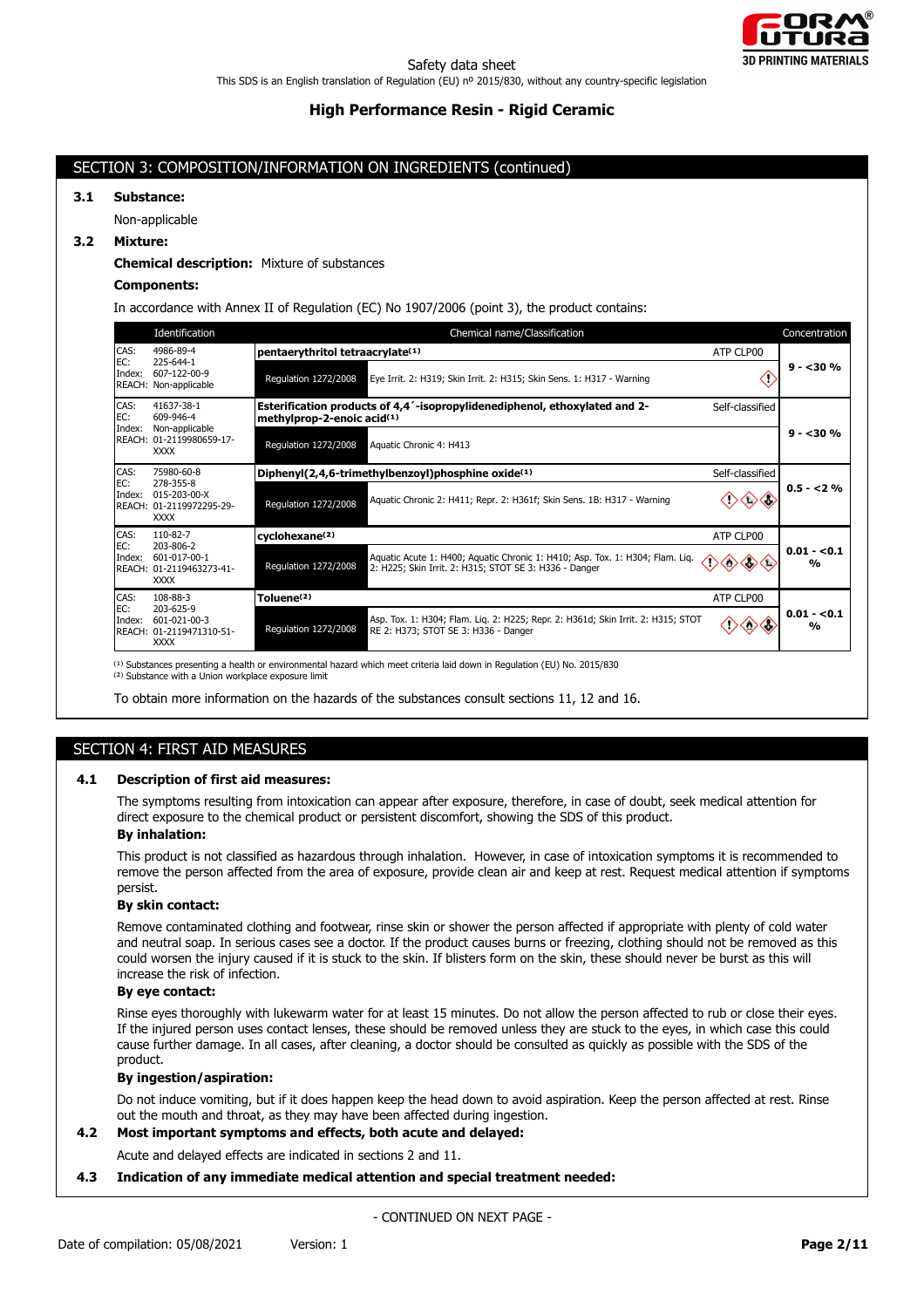

# SECTION 4: FIRST AID MEASURES (continued)

Non-applicable

# SECTION 5: FIREFIGHTING MEASURES

#### **5.1 Extinguishing media:**

### **Suitable extinguishing media:**

Product is non-flammable under normal conditions of storage, manipulation and use, but the product contains flammable substances. In the case of inflammation as a result of improper manipulation, storage or use preferably use polyvalent powder extinguishers (ABC powder), in accordance with the Regulation on fire protection systems.

## **Unsuitable extinguishing media:**

IT IS RECOMMENDED NOT to use full jet water as an extinguishing agent.

### **5.2 Special hazards arising from the substance or mixture:**

As a result of combustion or thermal decomposition reactive sub-products are created that can become highly toxic and, consequently, can present a serious health risk.

## **5.3 Advice for firefighters:**

Depending on the magnitude of the fire it may be necessary to use full protective clothing and self-contained breathing apparatus (SCBA). Minimum emergency facilities and equipment should be available (fire blankets, portable first aid kit,...) in accordance with Directive 89/654/EC.

#### **Additional provisions:**

Act in accordance with the Internal Emergency Plan and the Information Sheets on actions to take after an accident or other emergencies. Eliminate all sources of ignition. In case of fire, cool the storage containers and tanks for products susceptible to combustion, explosion or BLEVE as a result of high temperatures. Avoid spillage of the products used to extinguish the fire into an aqueous medium.

## SECTION 6: ACCIDENTAL RELEASE MEASURES

#### **6.1 Personal precautions, protective equipment and emergency procedures:**

Isolate leaks provided that there is no additional risk for the people performing this task. Evacuate the area and keep out those without protection. Personal protection equipment must be used against potential contact with the spilt product (See section 8). Above all prevent the formation of any vapour-air flammable mixtures, through either ventilation or the use of an inert medium. Destroy any source of ignition. Eliminate electrostatic charges by interconnecting all the conductive surfaces on which static electricity could form, and also ensuring that all surfaces are connected to the ground.

### **6.2 Environmental precautions:**

Avoid spillage into the aquatic environment as it contains substances potentially dangerous for this. Contain the product absorbed in hermetically sealed containers. In the case of serious spillage into the aquatic environment notify the relevant authority.

# **6.3 Methods and material for containment and cleaning up:**

#### It is recommended:

Absorb the spillage using sand or inert absorbent and move it to a safe place. Do not absorb in sawdust or other combustible absorbents. For any concern related to disposal consult section 13.

#### **6.4 Reference to other sections:**

See sections 8 and 13.

# SECTION 7: HANDLING AND STORAGE

#### **7.1 Precautions for safe handling:**

A.- Precautions for safe manipulation

Comply with the current legislation concerning the prevention of industrial risks. Keep containers hermetically sealed. Control spills and residues, destroying them with safe methods (section 6). Avoid leakages from the container. Maintain order and cleanliness where dangerous products are used.

B.- Technical recommendations for the prevention of fires and explosions

Avoid the evaporation of the product as it contains flammable substances, which could form flammable vapour/air mixtures in the presence of sources of ignition. Control sources of ignition (mobile phones, sparks,...) and transfer at slow speeds to avoid the creation of electrostatic charges. Consult section 10 for conditions and materials that should be avoided.

C.- Technical recommendations to prevent ergonomic and toxicological risks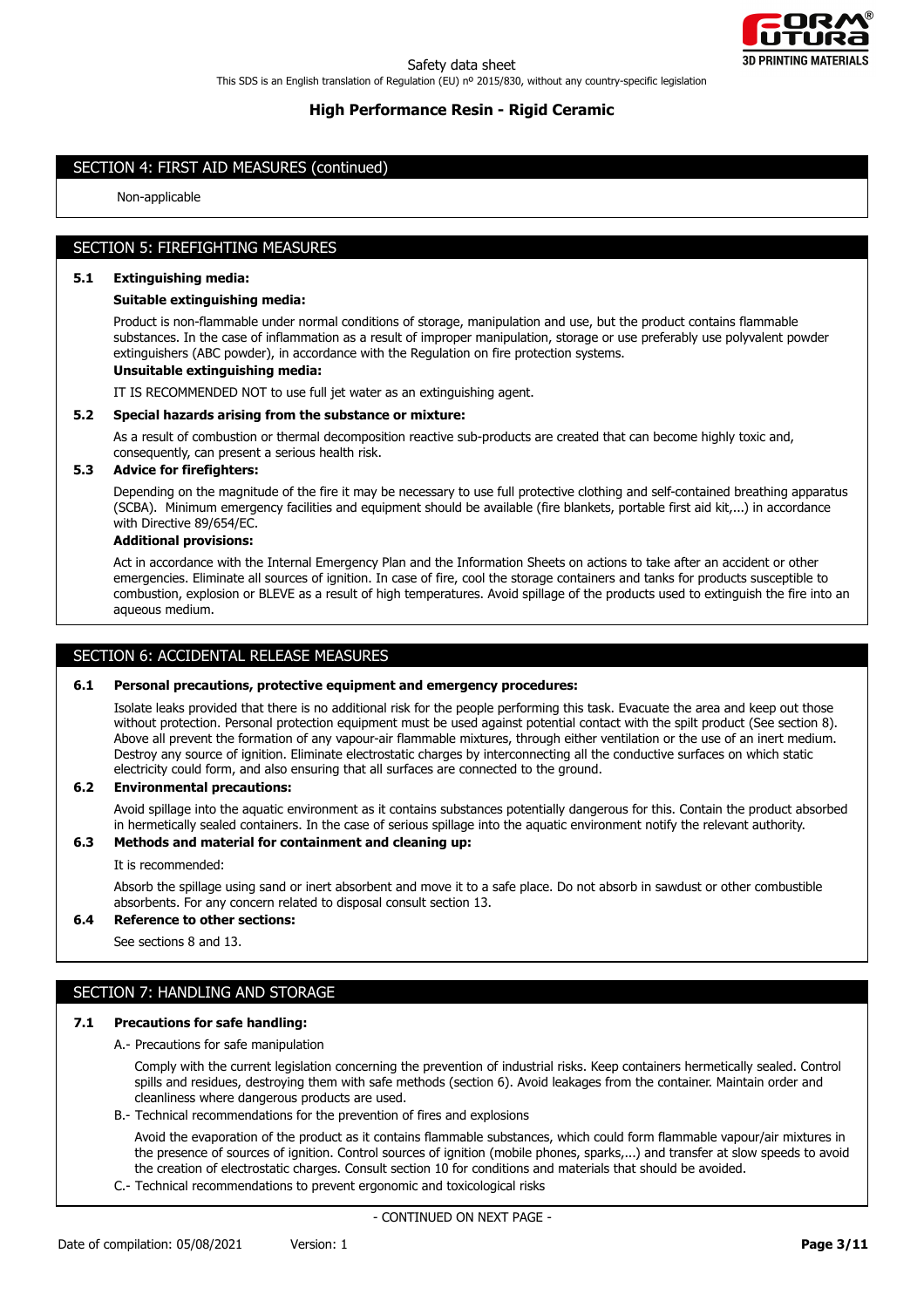

## SECTION 7: HANDLING AND STORAGE (continued)

Do not eat or drink during the process, washing hands afterwards with suitable cleaning products.

#### D.- Technical recommendations to prevent environmental risks

It is recommended to have absorbent material available at close proximity to the product (See subsection 6.3)

## **7.2 Conditions for safe storage, including any incompatibilities:**

A.- Technical measures for storage

Minimum Temp.: 5 °C

Maximum Temp.: 30 °C

Maximum time: 15 Months

B.- General conditions for storage

Avoid sources of heat, radiation, static electricity and contact with food. For additional information see subsection 10.5

## **7.3 Specific end use(s):**

Except for the instructions already specified it is not necessary to provide any special recommendation regarding the uses of this product.

# SECTION 8: EXPOSURE CONTROLS/PERSONAL PROTECTION

### **8.1 Control parameters:**

Substances whose occupational exposure limits have to be monitored in the workplace (European OEL, not country-specific legislation):

Directive (EU) 2000/39, Directive 2004/37/EC,Directive (EU) 2006/15, Directive (EU) 2009/161, Directive (EU) 2017/164, Directive (EU) 2019/1831:

| Identification |               | Occupational exposure limits |           |                       |
|----------------|---------------|------------------------------|-----------|-----------------------|
| cyclohexane    |               | IOELV (8h)                   | 200 ppm   | 700 mg/m <sup>3</sup> |
| CAS: 110-82-7  | EC: 203-806-2 | <b>IOELV (STEL)</b>          |           |                       |
| Toluene        |               | IOELV (8h)                   | 50 ppm    | 192 mg/m $3$          |
| CAS: 108-88-3  | EC: 203-625-9 | <b>IOELV (STEL)</b>          | $100$ ppm | 384 mg/m <sup>3</sup> |

## **DNEL (Workers):**

|                                                                                                      |            |                        | Short exposure         |                        | Long exposure  |
|------------------------------------------------------------------------------------------------------|------------|------------------------|------------------------|------------------------|----------------|
| Identification                                                                                       |            | Systemic               | Local                  | Systemic               | Local          |
| Esterification products of 4,4'-isopropylidenediphenol,<br>ethoxylated and 2-methylprop-2-enoic acid | Oral       | Non-applicable         | Non-applicable         | Non-applicable         | Non-applicable |
| CAS: 41637-38-1                                                                                      | Dermal     | Non-applicable         | Non-applicable         | 2 mg/kg                | Non-applicable |
| EC: 609-946-4                                                                                        | Inhalation | Non-applicable         | Non-applicable         | $3,52 \text{ mg/m}^3$  | Non-applicable |
| Diphenyl(2,4,6-trimethylbenzoyl)phosphine oxide                                                      | Oral       | Non-applicable         | Non-applicable         | Non-applicable         | Non-applicable |
| CAS: 75980-60-8                                                                                      | Dermal     | Non-applicable         | Non-applicable         | $0,233$ mg/kg          | Non-applicable |
| EC: 278-355-8                                                                                        | Inhalation | Non-applicable         | Non-applicable         | $0,822 \text{ mg/m}^3$ | Non-applicable |
| cyclohexane                                                                                          | Oral       | Non-applicable         | Non-applicable         | Non-applicable         | Non-applicable |
| CAS: 110-82-7                                                                                        | Dermal     | Non-applicable         | Non-applicable         | 2016 mg/kg             | Non-applicable |
| EC: 203-806-2                                                                                        | Inhalation | 1400 mg/m <sup>3</sup> | 1400 mg/m <sup>3</sup> | 700 mg/m $3$           | 700 mg/m $3$   |
| Toluene                                                                                              | Oral       | Non-applicable         | Non-applicable         | Non-applicable         | Non-applicable |
| CAS: 108-88-3                                                                                        | Dermal     | Non-applicable         | Non-applicable         | 384 mg/kg              | Non-applicable |
| EC: 203-625-9                                                                                        | Inhalation | 384 mg/m $3$           | 384 mg/m <sup>3</sup>  | 192 mg/m $3$           | 192 mg/m $3$   |

### **DNEL (General population):**

|                                                                                                                   |            |                | Short exposure |                        | Long exposure  |
|-------------------------------------------------------------------------------------------------------------------|------------|----------------|----------------|------------------------|----------------|
| Identification                                                                                                    |            | Systemic       | Local          | Systemic               | Local          |
| Esterification products of 4,4 <sup>'</sup> -isopropylidenediphenol,<br>ethoxylated and 2-methylprop-2-enoic acid | Oral       | Non-applicable | Non-applicable | $0.5$ mg/kg            | Non-applicable |
| CAS: 41637-38-1                                                                                                   | Dermal     | Non-applicable | Non-applicable | 1 mg/kg                | Non-applicable |
| EC: 609-946-4                                                                                                     | Inhalation | Non-applicable | Non-applicable | $0.87 \text{ mg/m}^3$  | Non-applicable |
| Diphenyl(2,4,6-trimethylbenzoyl)phosphine oxide                                                                   | Oral       | Non-applicable | Non-applicable | 0,0833 mg/kg           | Non-applicable |
| CAS: 75980-60-8                                                                                                   | Dermal     | Non-applicable | Non-applicable | 0,0833 mg/kg           | Non-applicable |
| EC: 278-355-8                                                                                                     | Inhalation | Non-applicable | Non-applicable | $0,145 \text{ mg/m}^3$ | Non-applicable |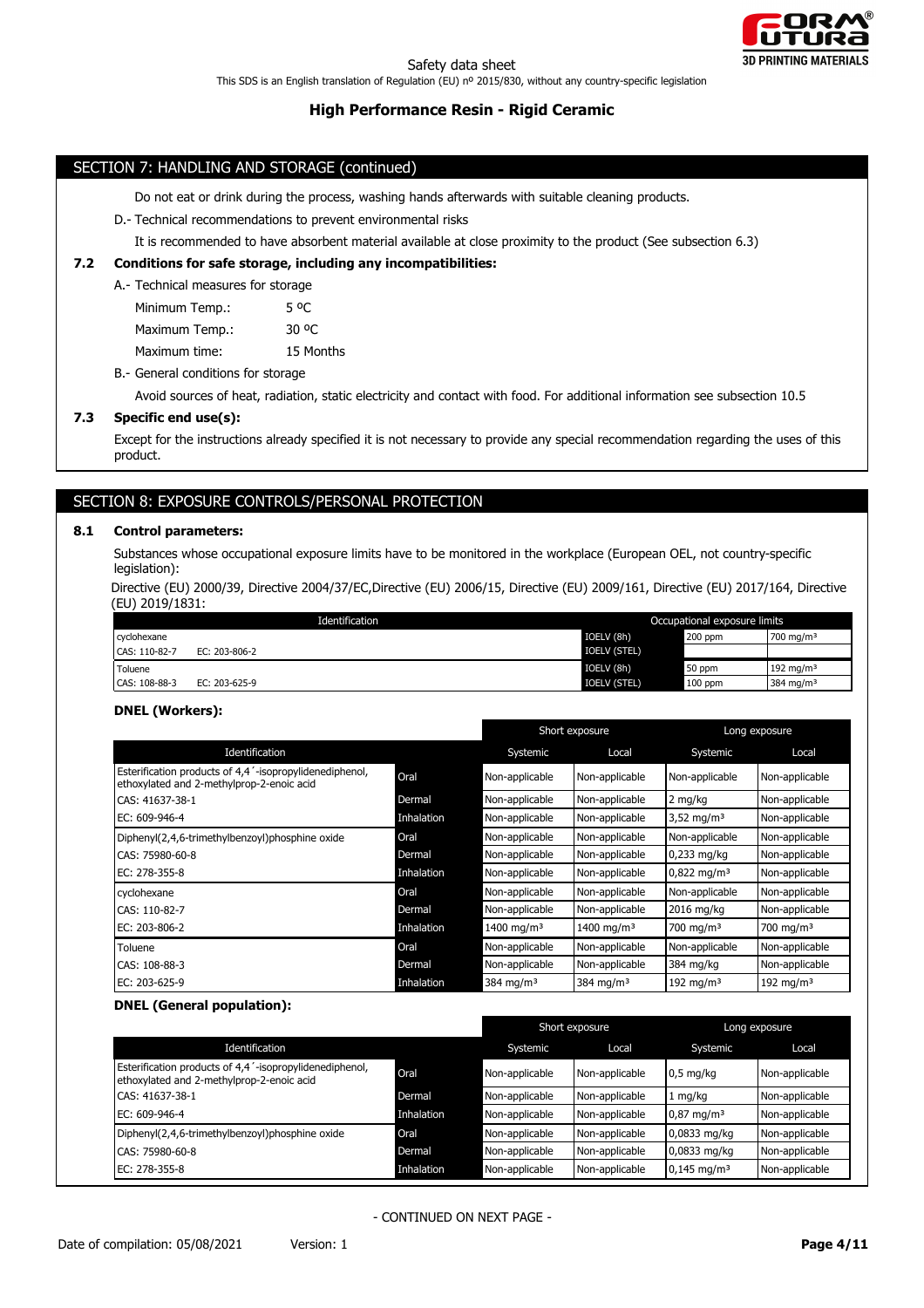

# SECTION 8: EXPOSURE CONTROLS/PERSONAL PROTECTION (continued)

|                |            |                         | Short exposure        |                         | Long exposure          |
|----------------|------------|-------------------------|-----------------------|-------------------------|------------------------|
| Identification |            | Systemic                | Local                 | Systemic                | Local                  |
| cyclohexane    | Oral       | Non-applicable          | Non-applicable        | 59,4 mg/kg              | Non-applicable         |
| CAS: 110-82-7  | Dermal     | Non-applicable          | Non-applicable        | 1186 mg/kg              | Non-applicable         |
| EC: 203-806-2  | Inhalation | $412 \,\mathrm{mg/m^3}$ | 412 mg/m <sup>3</sup> | $206$ mg/m <sup>3</sup> | 206 mg/m $3$           |
| Toluene        | Oral       | Non-applicable          | Non-applicable        | $8,13$ mg/kg            | Non-applicable         |
| CAS: 108-88-3  | Dermal     | Non-applicable          | Non-applicable        | 226 mg/kg               | Non-applicable         |
| EC: 203-625-9  | Inhalation | 226 mg/m $3$            | 226 mg/m <sup>3</sup> | 56,5 mg/m <sup>3</sup>  | 56,5 mg/m <sup>3</sup> |

## **PNEC:**

| Identification                                  |              |                |                         |                |
|-------------------------------------------------|--------------|----------------|-------------------------|----------------|
| Diphenyl(2,4,6-trimethylbenzoyl)phosphine oxide | <b>STP</b>   | Non-applicable | Fresh water             | 0,0014 mg/L    |
| CAS: 75980-60-8                                 | Soil         | 0,0222 mg/kg   | Marine water            | $0,00014$ mg/L |
| EC: 278-355-8                                   | Intermittent | $0,014$ mg/L   | Sediment (Fresh water)  | $0,115$ mg/kg  |
|                                                 | Oral         | Non-applicable | Sediment (Marine water) | 0,0115 mg/kg   |
| cyclohexane                                     | <b>STP</b>   | 3,24 mg/L      | Fresh water             | 0,207 mg/L     |
| CAS: 110-82-7                                   | Soil         | 3,38 mg/kg     | Marine water            | 0,207 mg/L     |
| EC: 203-806-2                                   | Intermittent | 0,207 mg/L     | Sediment (Fresh water)  | 16,68 mg/kg    |
|                                                 | Oral         | Non-applicable | Sediment (Marine water) | 16,68 mg/kg    |
| Toluene                                         | <b>STP</b>   | 13,61 mg/L     | Fresh water             | $0.68$ mg/L    |
| CAS: 108-88-3                                   | Soil         | 2,89 mg/kg     | Marine water            | $0.68$ mg/L    |
| EC: 203-625-9                                   | Intermittent | $0.68$ mg/L    | Sediment (Fresh water)  | 16,39 mg/kg    |
|                                                 | Oral         | Non-applicable | Sediment (Marine water) | 16,39 mg/kg    |

## **8.2 Exposure controls:**

A.- General security and hygiene measures in the work place

As a preventative measure it is recommended to use basic Personal Protective Equipment, with the corresponding <<CE marking>> in accordance with Regulation (EU) 2016/425. For more information on Personal Protective Equipment (storage, use, cleaning, maintenance, class of protection,…) consult the information leaflet provided by the manufacturer. For more information see subsection 7.1. All information contained herein is a recommendation which needs some specification from the labour risk prevention services as it is not known whether the company has additional measures at its disposal.

## B.- Respiratory protection

| Pictogram                                                                                                                                                                                                    | PPE                                                          | Labelling           | <b>CEN Standard</b> | Remarks                                                                                                                                                                                                                                                   |  |  |
|--------------------------------------------------------------------------------------------------------------------------------------------------------------------------------------------------------------|--------------------------------------------------------------|---------------------|---------------------|-----------------------------------------------------------------------------------------------------------------------------------------------------------------------------------------------------------------------------------------------------------|--|--|
| Mandatory<br>respiratory tract<br>protection                                                                                                                                                                 | Filter mask for gases and<br>vapours (Filter type: FFP2)     | <b>CAT III</b>      | EN 405:2002+A1:2010 | Replace when there is a taste or smell of the<br>contaminant inside the face mask. If the<br>contaminant comes with warnings it is<br>recommended to use isolation equipment.                                                                             |  |  |
| Mandatory<br>respiratory tract<br>protection                                                                                                                                                                 | Filter mask for gases and<br>vapours (Filter type: A)        | <b>CAT III</b>      | EN 405:2002+A1:2010 | Replace when there is a taste or smell of the<br>contaminant inside the face mask. If the<br>contaminant comes with warnings it is<br>recommended to use isolation equipment.                                                                             |  |  |
| C.- Specific protection for the hands                                                                                                                                                                        |                                                              |                     |                     |                                                                                                                                                                                                                                                           |  |  |
| Pictogram                                                                                                                                                                                                    | <b>PPE</b>                                                   | Labelling           | <b>CEN Standard</b> | Remarks                                                                                                                                                                                                                                                   |  |  |
| Mandatory hand<br>protection                                                                                                                                                                                 | Protective gloves against<br>minor risks (Material: Nitrile) | L F<br><b>CAT I</b> |                     | Replace gloves in case of any sign of damage. For<br>prolonged periods of exposure to the product for<br>professional users/industrials, we recommend using<br>CE III gloves in line with standards EN 420:2004+<br>A1:2010 and EN ISO 374-1:2016+A1:2018 |  |  |
| As the product is a mixture of several substances, the resistance of the glove material can not be calculated in advance with<br>total reliability and has therefore to be checked prior to the application. |                                                              |                     |                     |                                                                                                                                                                                                                                                           |  |  |

D.- Ocular and facial protection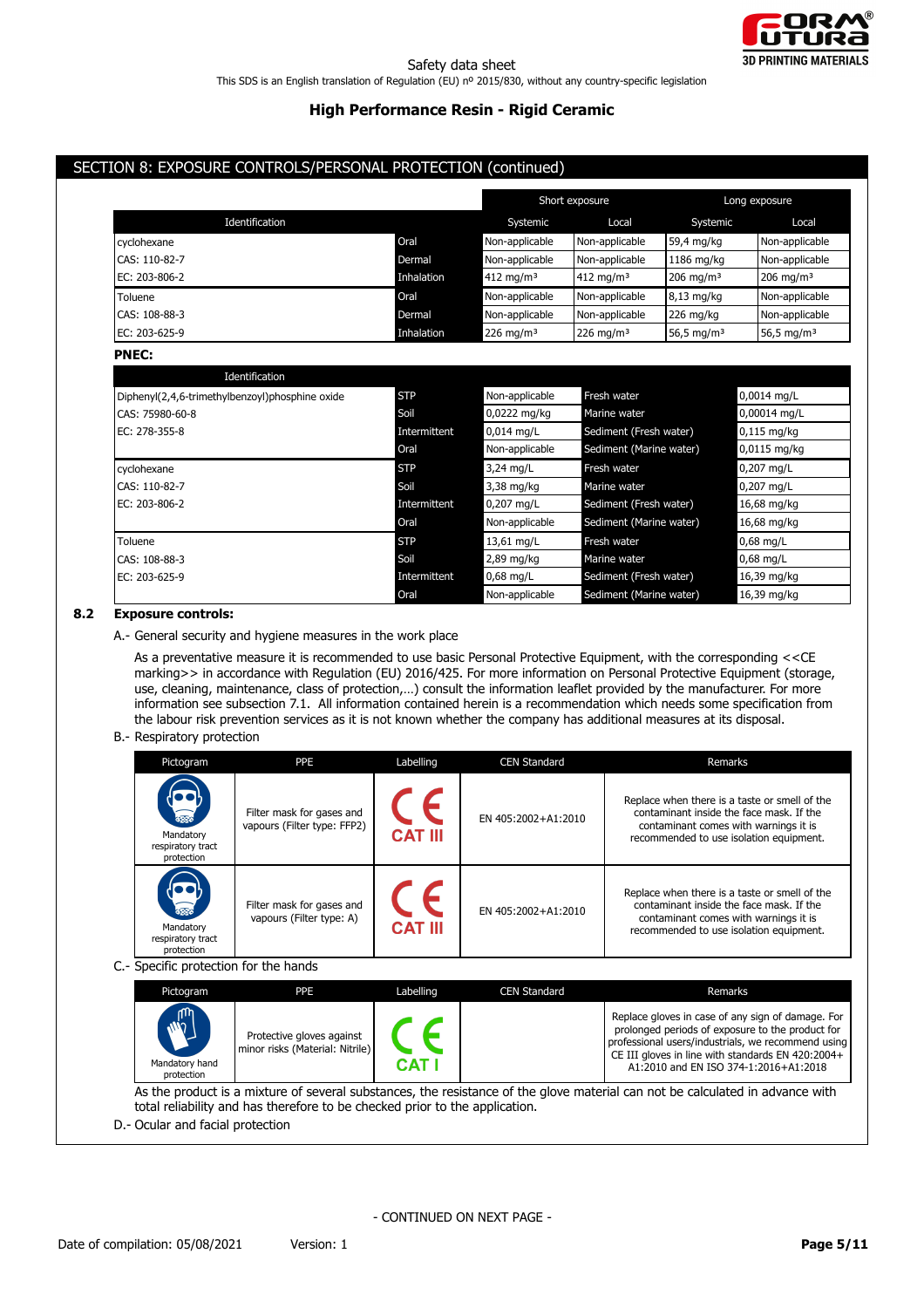

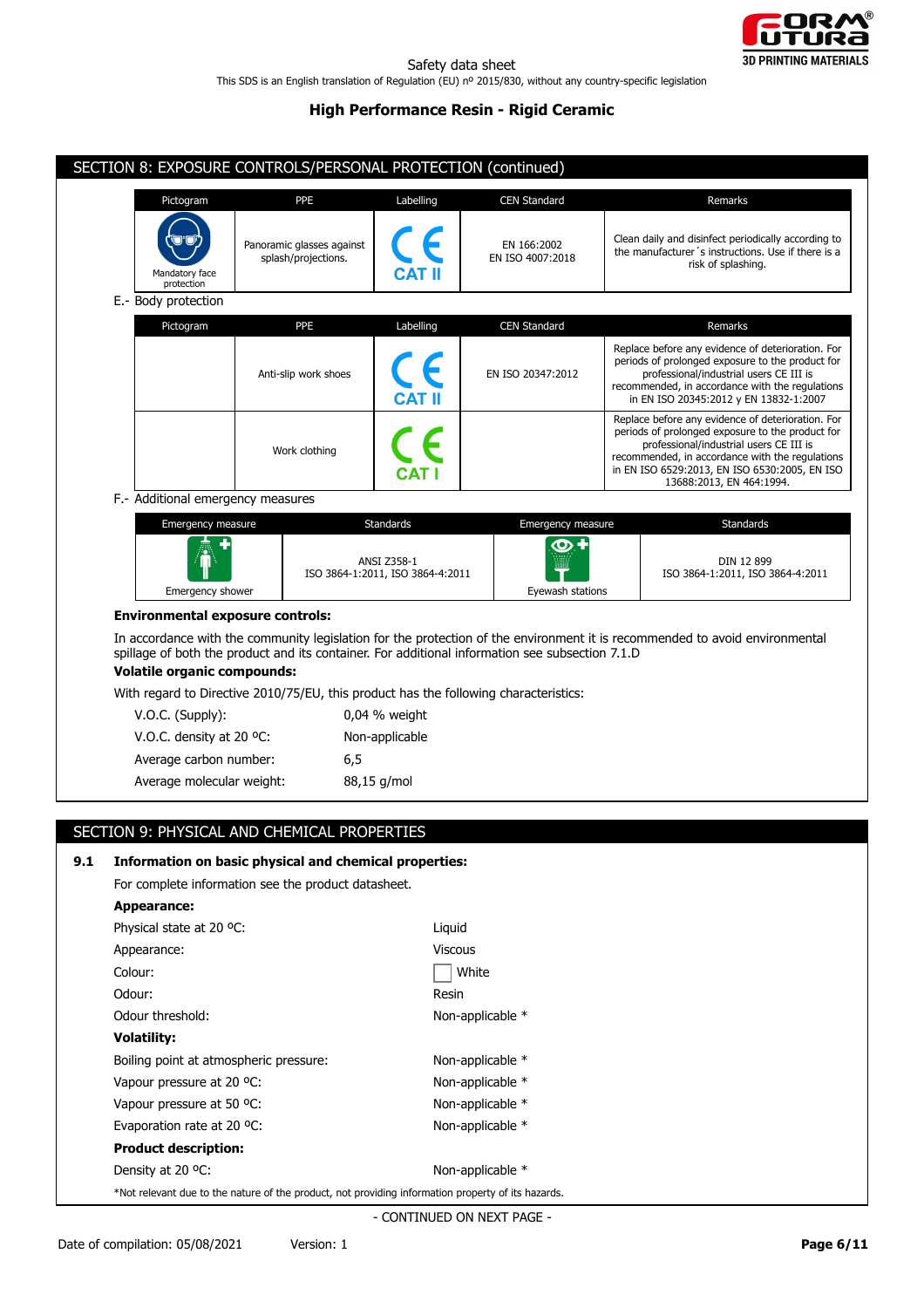

|     | SECTION 9: PHYSICAL AND CHEMICAL PROPERTIES (continued)                                            |                            |  |  |  |  |
|-----|----------------------------------------------------------------------------------------------------|----------------------------|--|--|--|--|
|     | Relative density at 20 °C:                                                                         | Non-applicable *           |  |  |  |  |
|     | Dynamic viscosity at 20 °C:                                                                        | Non-applicable *           |  |  |  |  |
|     | Kinematic viscosity at 20 °C:                                                                      | Non-applicable *           |  |  |  |  |
|     | Kinematic viscosity at 40 °C:                                                                      | $>20,5$ cSt                |  |  |  |  |
|     | Concentration:                                                                                     | Non-applicable *           |  |  |  |  |
|     | pH:                                                                                                | $\approx$ 6 - 8 (at 100 %) |  |  |  |  |
|     | Vapour density at 20 °C:                                                                           | Non-applicable *           |  |  |  |  |
|     | Partition coefficient n-octanol/water 20 °C:                                                       | Non-applicable *           |  |  |  |  |
|     | Solubility in water at 20 °C:                                                                      |                            |  |  |  |  |
|     | Solubility properties:                                                                             | Non-applicable *           |  |  |  |  |
|     | Decomposition temperature:                                                                         | Non-applicable *           |  |  |  |  |
|     | Melting point/freezing point:                                                                      | Non-applicable *           |  |  |  |  |
|     | Explosive properties:                                                                              | Non-applicable *           |  |  |  |  |
|     | Oxidising properties:                                                                              | Non-applicable *           |  |  |  |  |
|     | <b>Flammability:</b>                                                                               |                            |  |  |  |  |
|     | Flash Point:                                                                                       | Non Flammable (>60 °C)     |  |  |  |  |
|     | Heat of combustion:                                                                                | Non-applicable *           |  |  |  |  |
|     | Flammability (solid, gas):                                                                         | Non-applicable *           |  |  |  |  |
|     | Autoignition temperature:                                                                          | 260 °C                     |  |  |  |  |
|     | Lower flammability limit:                                                                          | Non-applicable *           |  |  |  |  |
|     | Upper flammability limit:                                                                          | Non-applicable *           |  |  |  |  |
|     | <b>Explosive:</b>                                                                                  |                            |  |  |  |  |
|     | Lower explosive limit:                                                                             | Non-applicable *           |  |  |  |  |
|     | Upper explosive limit:                                                                             | Non-applicable *           |  |  |  |  |
| 9.2 | <b>Other information:</b>                                                                          |                            |  |  |  |  |
|     | Surface tension at 20 °C:                                                                          | Non-applicable *           |  |  |  |  |
|     | Refraction index:                                                                                  | Non-applicable *           |  |  |  |  |
|     | *Not relevant due to the nature of the product, not providing information property of its hazards. |                            |  |  |  |  |

# SECTION 10: STABILITY AND REACTIVITY

## **10.1 Reactivity:**

No hazardous reactions are expected because the product is stable under recommended storage conditions. See section 7.

## **10.2 Chemical stability:**

Chemically stable under the conditions of storage, handling and use.

## **10.3 Possibility of hazardous reactions:**

Under the specified conditions, hazardous reactions that lead to excessive temperatures or pressure are not expected.

# **10.4 Conditions to avoid:**

Applicable for handling and storage at room temperature:

|      | Shock and friction      | Contact with air | Increase in temperature | Sunlight              | Humidity                      |
|------|-------------------------|------------------|-------------------------|-----------------------|-------------------------------|
|      | Not applicable          | Not applicable   | Precaution              | Avoid direct impact   | Not applicable                |
| 10.5 | Incompatible materials: |                  |                         |                       |                               |
|      |                         |                  |                         |                       |                               |
|      | Acids                   | Water            | Oxidising materials     | Combustible materials | Others                        |
|      | Avoid strong acids      | Not applicable   | Avoid direct impact     | Not applicable        | Avoid alkalis or strong bases |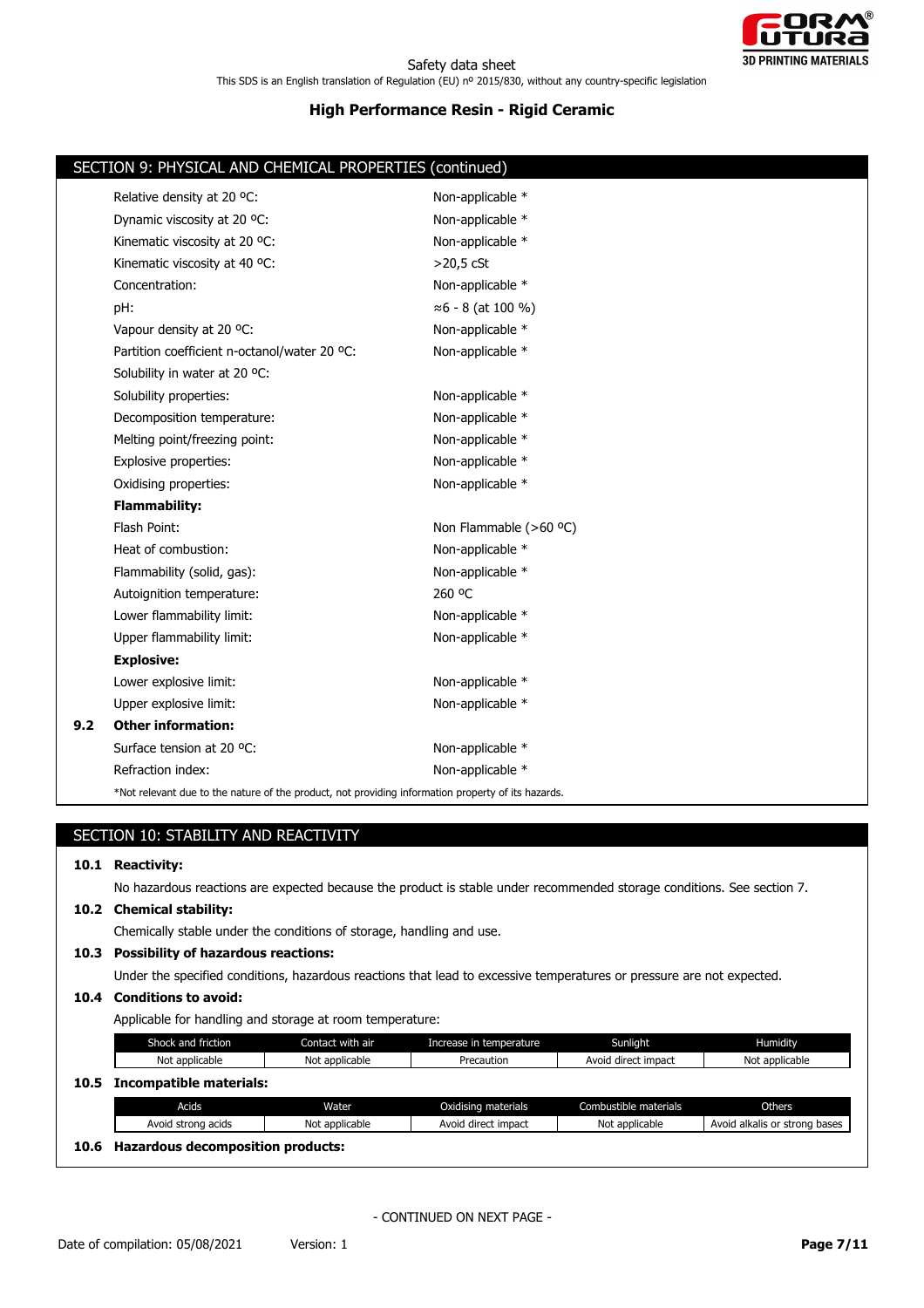

## SECTION 10: STABILITY AND REACTIVITY (continued)

See subsection 10.3, 10.4 and 10.5 to find out the specific decomposition products. Depending on the decomposition conditions, complex mixtures of chemical substances can be released: carbon dioxide (CO2), carbon monoxide and other organic compounds.

# SECTION 11: TOXICOLOGICAL INFORMATION

## **11.1 Information on toxicological effects:**

The experimental information related to the toxicological properties of the product itself is not available

#### **Dangerous health implications:**

In case of exposure that is repetitive, prolonged or at concentrations higher than the recommended occupational exposure limits, adverse effects on health may result, depending on the means of exposure:

A- Ingestion (acute effect):

- Acute toxicity : Based on available data, the classification criteria are not met, as it does not contain substances classified as dangerous for consumption. For more information see section 3.
- Corrosivity/Irritability: The consumption of a considerable dose can cause irritation in the throat, abdominal pain, nausea and vomiting.
- B- Inhalation (acute effect):
	- Acute toxicity : Based on available data, the classification criteria are not met, as it does not contain substances classified as dangerous for inhalation. For more information see section 3.
	- Corrosivity/Irritability: Based on available data, the classification criteria are not met, as it does not contain substances classified as dangerous for this effect. For more information see section 3.
- C- Contact with the skin and the eyes (acute effect):
	- Contact with the skin: Produces skin inflammation.
	- Contact with the eyes: Produces eye damage after contact.
- D- CMR effects (carcinogenicity, mutagenicity and toxicity to reproduction):
	- Carcinogenicity: Based on available data, the classification criteria are not met, as it does not contain substances classified as dangerous for the effects mentioned. For more information see section 3.
	- IARC: Toluene (3)
	- Mutagenicity: Based on available data, the classification criteria are not met, as it does not contain substances classified as dangerous for this effect. For more information see section 3.
	- Reproductive toxicity: Based on available data, the classification criteria are not met. However, it does contain substances classified as dangerous for this effect. For more information see section 3.
- E- Sensitizing effects:
	- Respiratory: Based on available data, the classification criteria are not met, as it does not contain substances classified as dangerous with sensitising effects. For more information see section 3.
	- Cutaneous: Prolonged contact with the skin can result in episodes of allergic contact dermatitis.
- F- Specific target organ toxicity (STOT) single exposure:

Based on available data, the classification criteria are not met. However, it contains substances classified as dangerous for inhalation. For more information see section 3.

G- Specific target organ toxicity (STOT)-repeated exposure:

- Specific target organ toxicity (STOT)-repeated exposure: Based on available data, the classification criteria are not met. However, it does contain substances which are classified as dangerous due to repetitive exposure. For more information see section 3.

- Skin: Based on available data, the classification criteria are not met, as it does not contain substances classified as
- dangerous for this effect. For more information see section 3.
- H- Aspiration hazard:

Based on available data, the classification criteria are not met. However, it does contain substances classified as dangerous for this effect. For more information see section 3.

**Other information:**

Non-applicable

#### **Specific toxicology information on the substances:**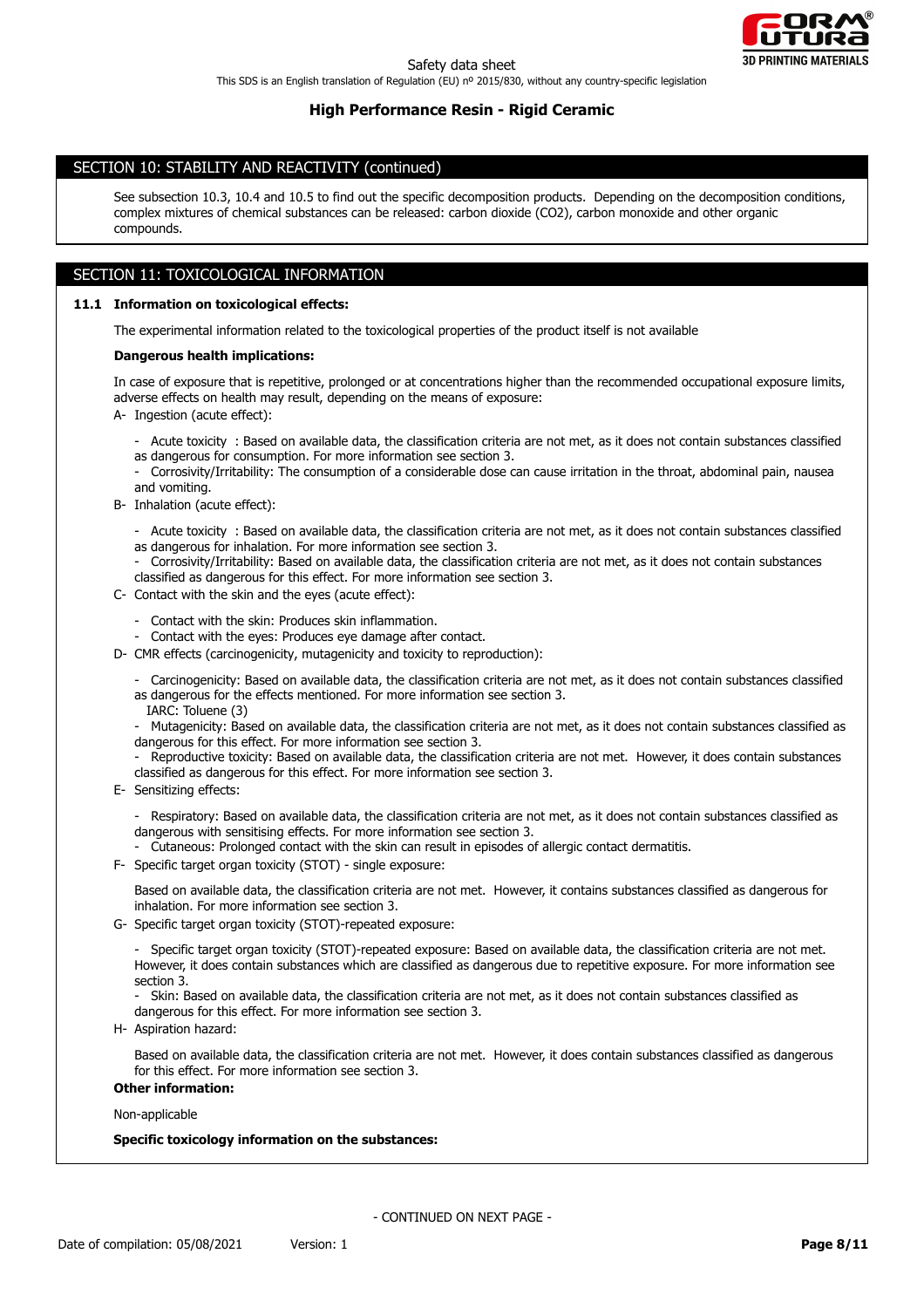

# SECTION 11: TOXICOLOGICAL INFORMATION (continued)

| Identification                                  |                 | Acute toxicity  |     |  |
|-------------------------------------------------|-----------------|-----------------|-----|--|
| Diphenyl(2,4,6-trimethylbenzoyl)phosphine oxide | LD50 oral       | 5500 mg/kg      | Rat |  |
| CAS: 75980-60-8                                 | LD50 dermal     | Non-applicable  |     |  |
| EC: 278-355-8                                   | LC50 inhalation | Non-applicable  |     |  |
| cyclohexane                                     | LD50 oral       | 5100 mg/kg      | Rat |  |
| CAS: 110-82-7                                   | LD50 dermal     | Non-applicable  |     |  |
| EC: 203-806-2                                   | LC50 inhalation | Non-applicable  |     |  |
| Toluene                                         | LD50 oral       | 5580 mg/kg      | Rat |  |
| CAS: 108-88-3                                   | LD50 dermal     | 12124 mg/kg     | Rat |  |
| EC: 203-625-9                                   | LC50 inhalation | 28,1 mg/L (4 h) | Rat |  |

# SECTION 12: ECOLOGICAL INFORMATION

The experimental information related to the eco-toxicological properties of the product itself is not available

## **12.1 Toxicity:**

| Identification                                  |             | Acute toxicity         | Species                 | Genus      |
|-------------------------------------------------|-------------|------------------------|-------------------------|------------|
| Diphenyl(2,4,6-trimethylbenzoyl)phosphine oxide | <b>LC50</b> | $>1 - 10$ mg/L (96 h)  |                         | Fish       |
| CAS: 75980-60-8                                 | <b>EC50</b> | $>1 - 10$ mg/L (48 h)  |                         | Crustacean |
| EC: 278-355-8                                   | <b>EC50</b> | $>1 - 10$ mg/L (72 h)  |                         | Algae      |
| cyclohexane                                     | <b>LC50</b> | $>0.1 - 1$ mg/L (96 h) |                         | Fish       |
| CAS: 110-82-7                                   | <b>EC50</b> | $>0.1 - 1$ mg/L (48 h) |                         | Crustacean |
| EC: 203-806-2                                   | <b>EC50</b> | $>0.1 - 1$ mg/L (72 h) |                         | Algae      |
| Toluene                                         | <b>LC50</b> | 13 mg/L (96 h)         | Carassius auratus       | Fish       |
| CAS: 108-88-3                                   | <b>EC50</b> | 11.5 mg/L (48 h)       | Daphnia magna           | Crustacean |
| EC: 203-625-9                                   | <b>EC50</b> | 125 mg/L (48 h)        | Scenedesmus subspicatus | Algae      |

## **12.2 Persistence and degradability:**

| Identification |                  | Degradability  |                 | Biodegradability |
|----------------|------------------|----------------|-----------------|------------------|
| cyclohexane    | BOD <sub>5</sub> | Non-applicable | Concentration   | $100$ mg/L       |
| CAS: 110-82-7  | COD              | Non-applicable | Period          | 28 days          |
| EC: 203-806-2  | BOD5/COD         | Non-applicable | % Biodegradable | $0\%$            |
| Toluene        | BOD <sub>5</sub> | $2,5$ g O2/g   | Concentration   | 100 mg/L         |
| CAS: 108-88-3  | COD              | Non-applicable | Period          | 14 days          |
| EC: 203-625-9  | BOD5/COD         | Non-applicable | % Biodegradable | 100 %            |

## **12.3 Bioaccumulative potential:**

| Identification |            | Bioaccumulation potential |  |
|----------------|------------|---------------------------|--|
| cyclohexane    | <b>BCF</b> | 66                        |  |
| CAS: 110-82-7  | Pow Log    | 3.44                      |  |
| EC: 203-806-2  | Potential  | Moderate                  |  |
| Toluene        | <b>BCF</b> | l 13                      |  |
| CAS: 108-88-3  | Pow Log    | 2.73                      |  |
| EC: 203-625-9  | Potential  | Low                       |  |

# **12.4 Mobility in soil:**

| Identification |                 | Absorption/desorption |              | Volatility                   |  |
|----------------|-----------------|-----------------------|--------------|------------------------------|--|
| cyclohexane    | Koc             | Non-applicable        | Henry        | Non-applicable               |  |
| CAS: 110-82-7  | Conclusion      | Non-applicable        | Dry soil     | Non-applicable               |  |
| EC: 203-806-2  | Surface tension | 2,465E-2 N/m (25 °C)  | Moist soil   | Non-applicable               |  |
| Toluene        | Koc             | 178                   | <b>Henry</b> | 672,8 Pa·m <sup>3</sup> /mol |  |
| CAS: 108-88-3  | Conclusion      | Moderate              | Dry soil     | Yes                          |  |
|                | Surface tension | 2,793E-2 N/m (25 °C)  | Moist soil   | Yes                          |  |

Product fails to meet PBT/vPvB criteria

## **12.6 Other adverse effects:**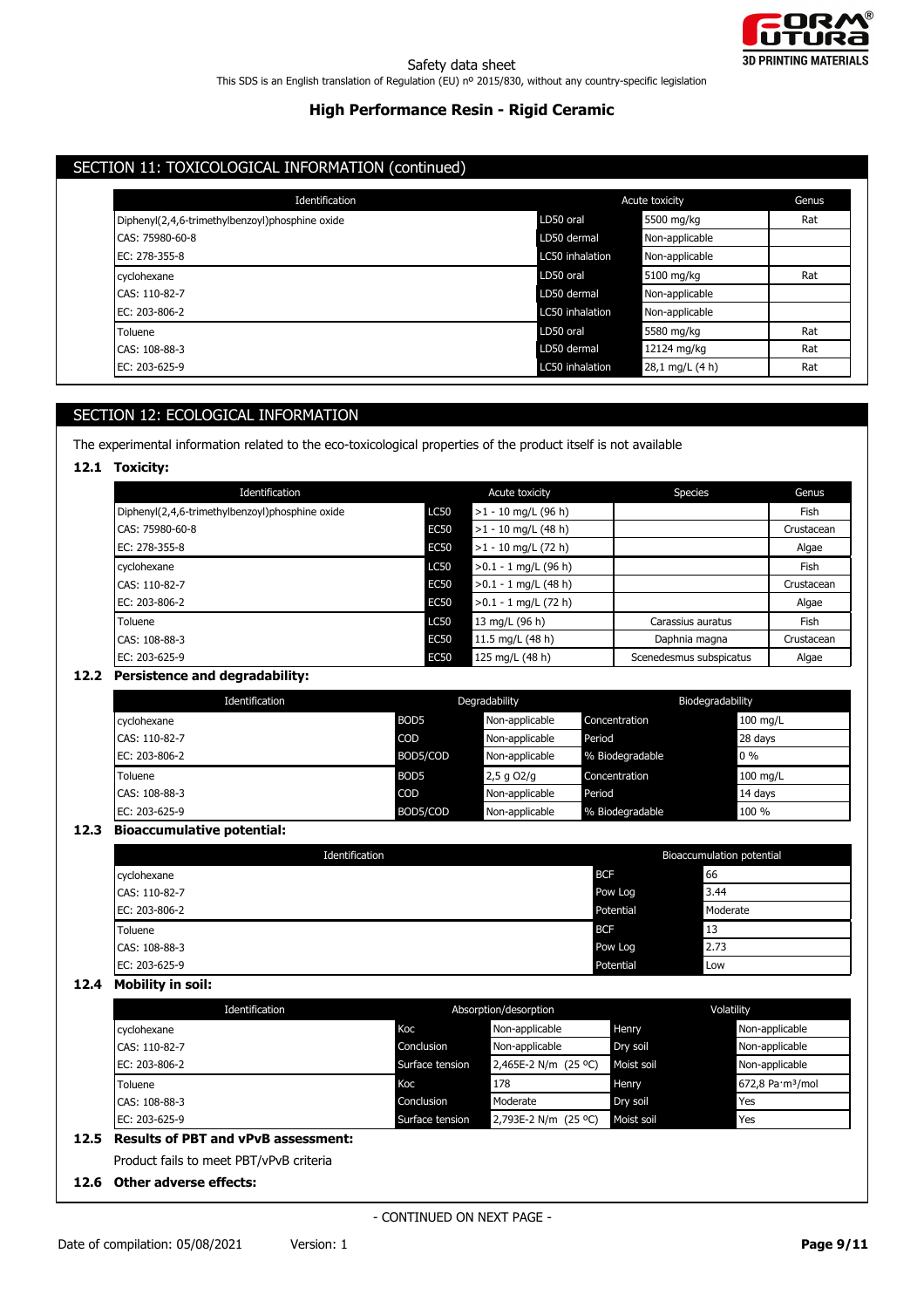

## SECTION 12: ECOLOGICAL INFORMATION (continued)

Not described

# SECTION 13: DISPOSAL CONSIDERATIONS

## **13.1 Waste treatment methods:**

| Code      | Description                                                              | (Regulation (EU) No<br>Waste class<br>1357/2014) |
|-----------|--------------------------------------------------------------------------|--------------------------------------------------|
| 20 01 27* | , adhesives and resins containing hazardous substances<br>inks<br>paint. | Dangerous                                        |

### **Type of waste (Regulation (EU) No 1357/2014):**

HP13 Sensitising, HP4 Irritant — skin irritation and eye damage

## **Waste management (disposal and evaluation):**

Consult the authorized waste service manager on the assessment and disposal operations in accordance with Annex 1 and Annex 2 (Directive 2008/98/EC). As under 15 01 (2014/955/EC) of the code and in case the container has been in direct contact with the product, it will be processed the same way as the actual product. Otherwise, it will be processed as non-dangerous residue. We do not recommended disposal down the drain. See paragraph 6.2.

### **Regulations related to waste management:**

In accordance with Annex II of Regulation (EC) No 1907/2006 (REACH) the community or state provisions related to waste management are stated

Community legislation: Directive 2008/98/EC, 2014/955/EU, Regulation (EU) No 1357/2014

## SECTION 14: TRANSPORT INFORMATION

This product is not regulated for transport (ADR/RID,IMDG,IATA)

## SECTION 15: REGULATORY INFORMATION

### **15.1 Safety, health and environmental regulations/legislation specific for the substance or mixture:**

Candidate substances for authorisation under the Regulation (EC) No 1907/2006 (REACH): Non-applicable

Substances included in Annex XIV of REACH ("Authorisation List") and sunset date: Non-applicable

Regulation (EC) No 1005/2009, about substances that deplete the ozone layer: Non-applicable

Article 95, REGULATION (EU) No 528/2012: Non-applicable

REGULATION (EU) No 649/2012, in relation to the import and export of hazardous chemical products: Non-applicable

### **Seveso III:**

#### Non-applicable

**Limitations to commercialisation and the use of certain dangerous substances and mixtures (Annex XVII REACH, etc ….):**

Shall not be used in:

—ornamental articles intended to produce light or colour effects by means of different phases, for example in ornamental lamps and ashtrays,

—tricks and jokes,

—games for one or more participants, or any article intended to be used as such, even with ornamental aspects. Occupational exposure to respirable crystalline silica must be controlled pursuant to Directive (EU) 2019/130.

## **Specific provisions in terms of protecting people or the environment:**

It is recommended to use the information included in this safety data sheet as a basis for conducting workplace-specific risk assessments in order to establish the necessary risk prevention measures for the handling, use, storage and disposal of this product.

### **Other legislation:**

The product could be affected by sectorial legislation

#### **15.2 Chemical safety assessment:**

The supplier has not carried out evaluation of chemical safety.